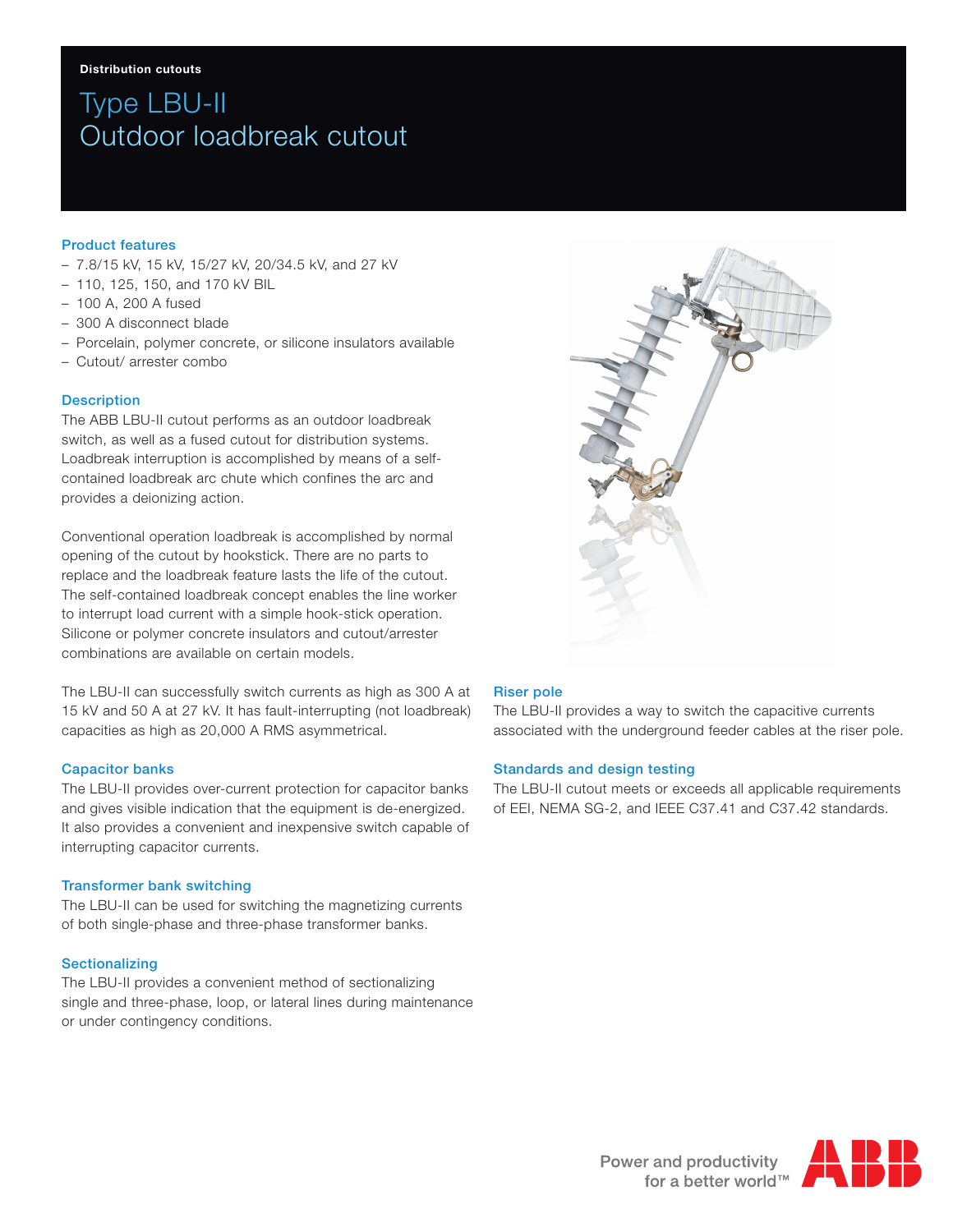# Options and construction details

### Silicone rubber

Silicone rubber has been used for more than thirty years as an outdoor insulation material and has become the fastest growing choice for polymeric material for medium and high voltage outdoor insulation. Silicone was selected for its superior performance, durability, and insulation properties. It has the unique ability to maintain its hydrophobicity and offers greater stability against heat and ultraviolet radiation compared to other polymers. In addition, silicone cutouts are 30% - 50% lighter than porcelain units. Silicone insulators are available in all ratings up to 150 kV BIL.

### Polymer concrete

ABB has been using polymer concrete for more than fifteen years. Available in 110 and 125 kV BIL ratings, polymer concrete provides a safe, shatter-proof design with molded-in rods to prevent moisture penetration. Because it resists damage from freeze/thaw cycles, the material is an excellent alternative to porcelain in colder climates. Polymer concrete is a fieldproven material that provides excellent electrical properties and dielectric strengths, as well as superior mechanical durability.

### Arrester combinations

ABB offers a combination LBU-II cutout with an arrester option. This combination unit is pre-assembled at the factory and provides overall savings by reducing installation time and accumulated costs that result from independently purchased parts.

LBU-II combination units are available with various mounting brackets to fulfill industry requirements. The combo units are equipped with normal duty, heavy duty, and riser pole duty polymer metal oxide arresters.

#### Fuse tube construction

The LBU-II cutouts utilize two different types of fuse tubes: a moisture-proof fuse tube or a high-strength glass fuse tube. The moisture-proof fuse tube is available on most 100 A designs and reduces swelling that can create problems with interruption.

The 200 A design utilizes a high-strength glass fuse tube. This fuse tube is composed of a horn fiber liner surrounded by a glass filament wound outer shell. Both designs have a durable tube that withstands the rigors of high fault current interruptions. In addition, the tube is applied with electrostatic powder paint to provide protection against the effects of ultraviolet rays.

### Voltage levels

Single voltage rated cutouts can be applied on any single or three-phase system where the line-to-line voltage does not exceed the cutout rating. Dual voltage rated cutouts are suitable on single-phase circuits where maximum line-to-ground voltage does not exceed the value shown to the left of the slash (for example, does not exceed 15 kV in 15/27kV).

LBU-II cutouts may be used on three-phase circuits that are solidly grounded and the maximum line-to-line voltage does not exceed the value shown to the right of the slash (for example, does not exceed 27 kV in 15/27 kV).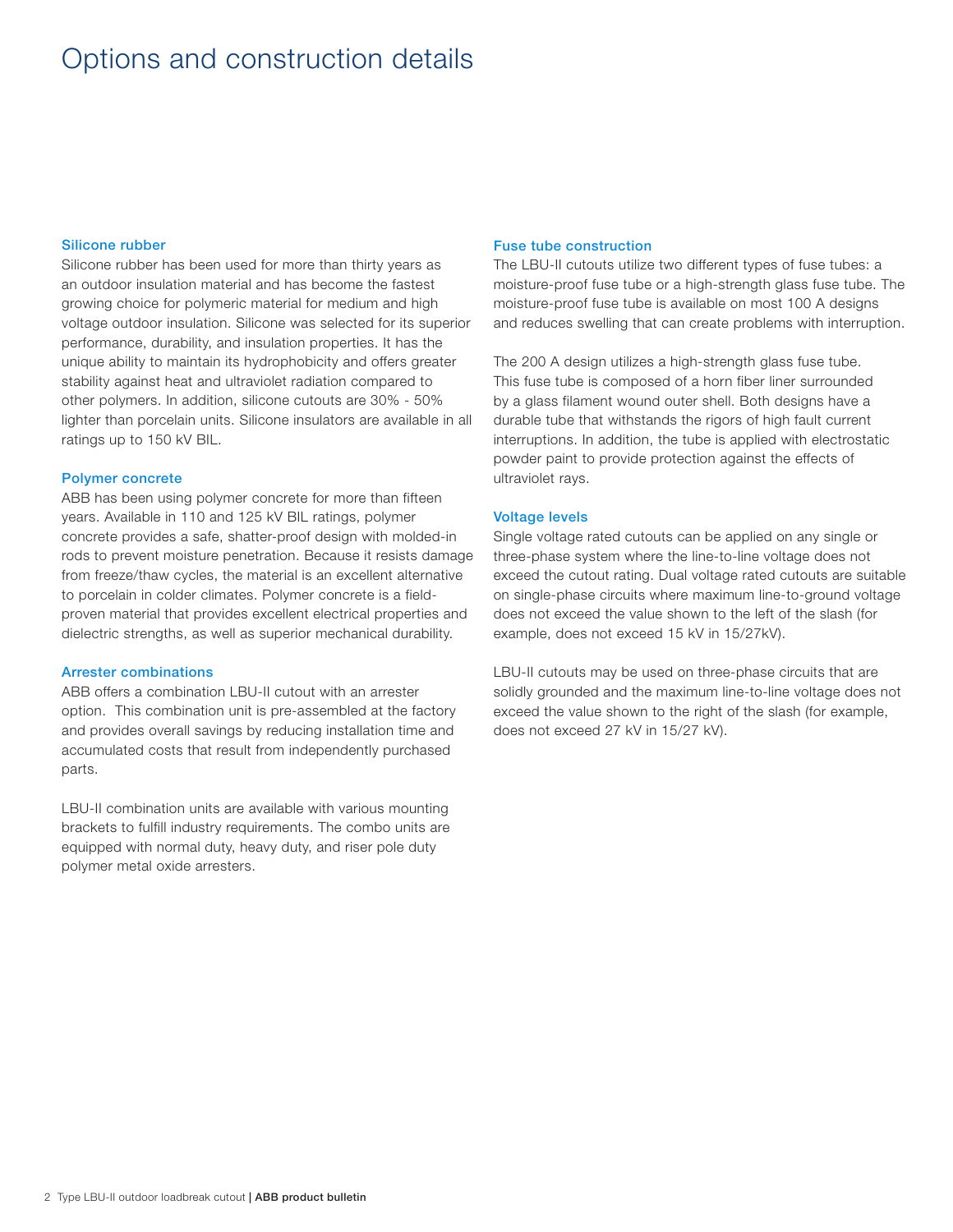# **Dimensions**



Note: Metric dimensions are displayed in [mm].

| Silicone<br>(kV<br>ER<br>lass:<br>Porcelain<br>Porcelain<br>D<br>u<br>7.8/15 or 15<br>110<br>6.03<br>15.88<br>6.88<br>8.63<br>7.84<br>14.96<br>7.75<br>9.10<br>13 N4<br>15/27 or 27<br>125<br>8.50<br>7 റട<br>10.63<br>5.31<br>19.50<br>12 RN<br>18.90<br>16.50<br>944<br>-Q.S<br>15/27 or 27<br>150<br>5.31<br>7 റട<br>19.50<br>944<br>18 N.N<br>18.90<br>24.28<br>8.50<br>10.63<br>19.50<br>18.90<br>7 റ6<br>10.63<br>5.31<br>18 N.N<br>8.50<br>24 28<br>944<br>20/34h<br><b>50</b> |  | BIL | Unit dimensions (in) |      |       |       |      | reep (in) |       |       |       |  |
|---------------------------------------------------------------------------------------------------------------------------------------------------------------------------------------------------------------------------------------------------------------------------------------------------------------------------------------------------------------------------------------------------------------------------------------------------------------------------------------|--|-----|----------------------|------|-------|-------|------|-----------|-------|-------|-------|--|
|                                                                                                                                                                                                                                                                                                                                                                                                                                                                                       |  |     |                      |      |       |       |      |           |       |       |       |  |
|                                                                                                                                                                                                                                                                                                                                                                                                                                                                                       |  |     |                      |      |       |       |      |           |       |       |       |  |
|                                                                                                                                                                                                                                                                                                                                                                                                                                                                                       |  |     |                      |      |       |       |      |           |       |       |       |  |
|                                                                                                                                                                                                                                                                                                                                                                                                                                                                                       |  |     |                      |      |       |       |      |           |       |       |       |  |
|                                                                                                                                                                                                                                                                                                                                                                                                                                                                                       |  |     |                      |      |       |       |      |           |       |       |       |  |
|                                                                                                                                                                                                                                                                                                                                                                                                                                                                                       |  |     | 396                  | 8.51 | 10.42 | 13 NO | 5 27 | 8.36      | 26 20 | 18.90 | 26 20 |  |

|              | вı  | Unit dimensions (mm) |        |        |        |        | Creep (mm) |                  |                 |           |         |
|--------------|-----|----------------------|--------|--------|--------|--------|------------|------------------|-----------------|-----------|---------|
| :lass        |     |                      |        |        |        |        | ER         | <b>Porcelain</b> | <b>Silicone</b> | Porcelain | ilicone |
| 7.8/15 or 15 | 110 | 450.85               | 174.75 | 219.20 | 199.14 | 153.16 | 403.35     | 231 14           | 379.98          | 5.91      |         |
| 15/27 or 27  | 125 | 469.90               | 179.32 | 270.00 | 239.78 | 134 87 | 495.30     | 32512            | 480 O6          | -48       |         |
| 15/27 or 27  | 150 | 469 AN               | 179.32 | 270.00 | 239.78 | 134 87 | -30        |                  | N 06            |           |         |
|              |     |                      | 179.32 | 270 OC | 239.78 | 134 87 |            |                  | ገ በ6            |           |         |
|              |     |                      | -32    | 270 OC | 239.78 | 134 87 |            |                  | ነ በፍ            |           |         |

# Bracket dimensions









Extended bracket Pole mounting bracket

NEMA A bracket

NEMA B bracket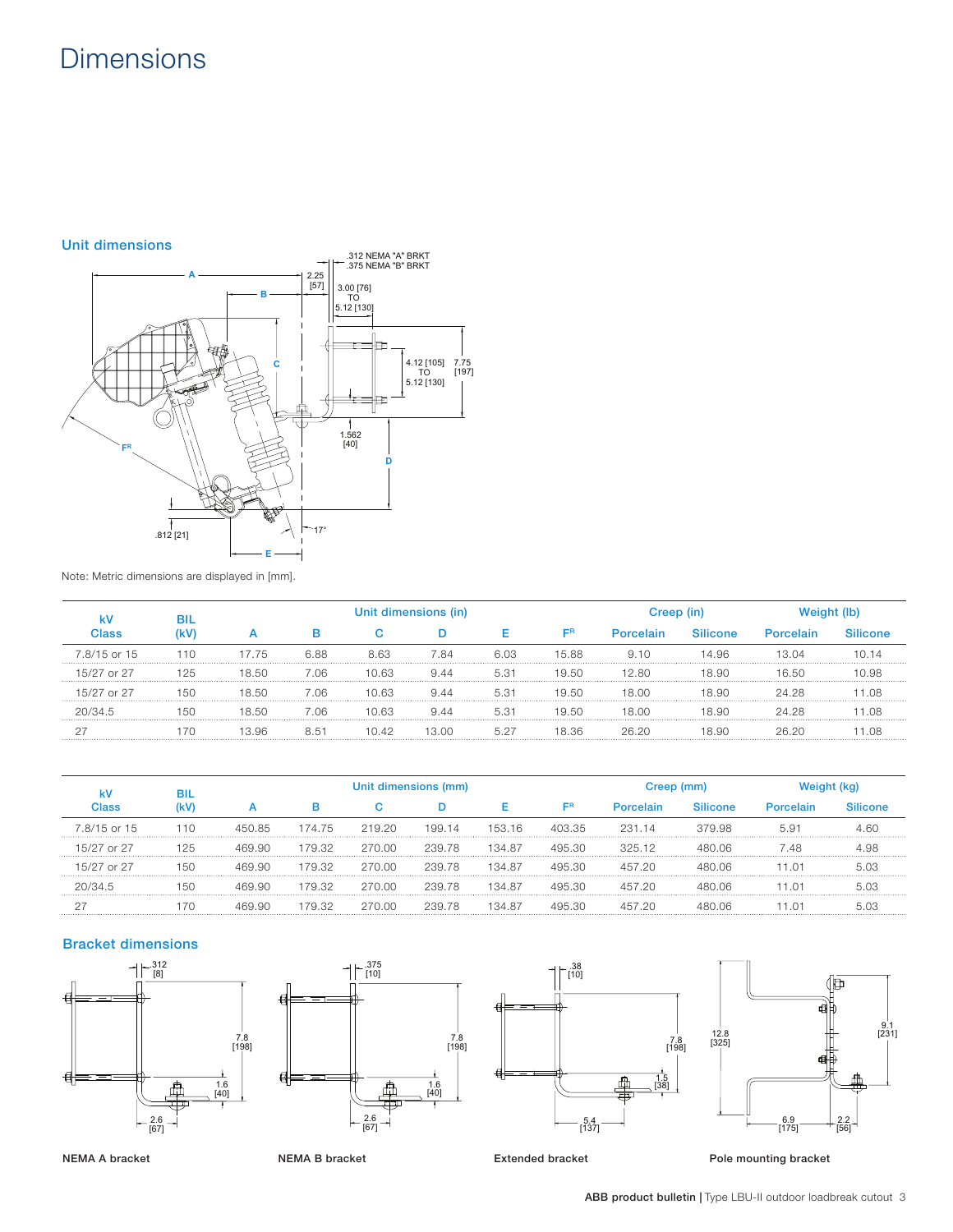# Ordering instructions for LBU-II cutouts

# 7.8/15 kV and 15 kV LBU-II



## 15/27 kV and 27 kV LBU-II

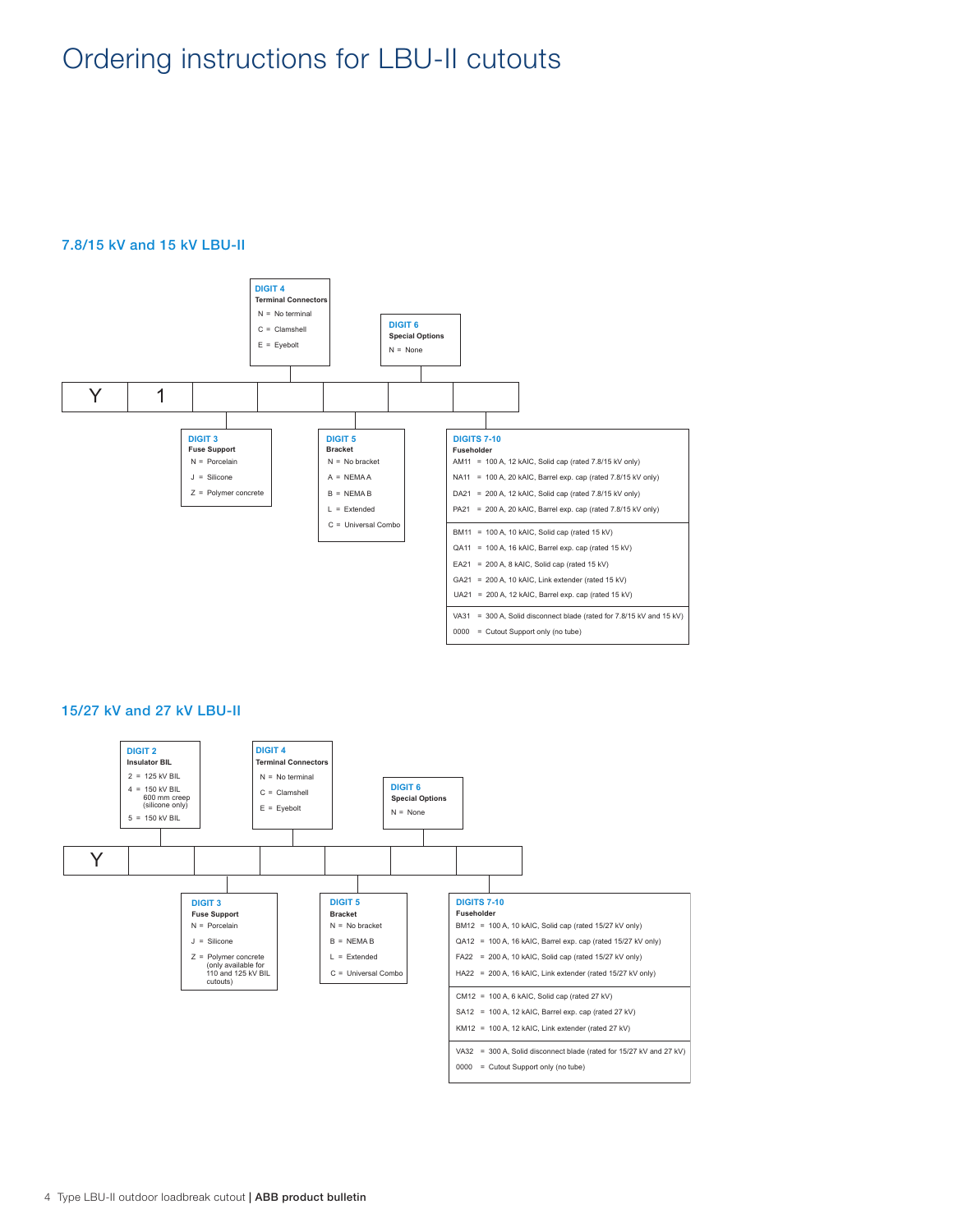### 20/34.5 kV LBU-II



# LBU-II cutout arrester combination

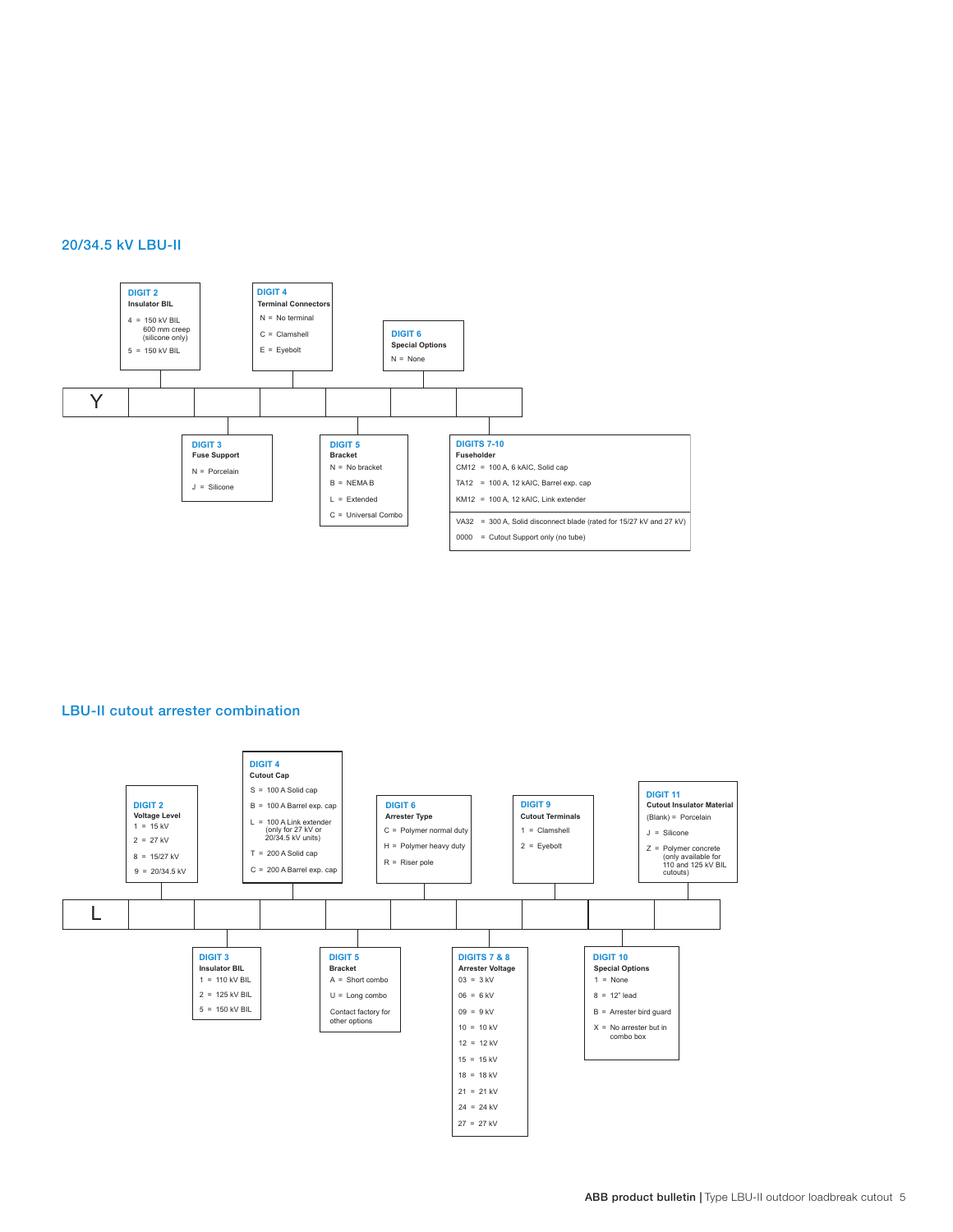# Optional parts and accessories

### Replacement fuseholders

| Style number | Voltage rating (kV) | BIL (kV)   | Current rating (A) | Loadbreak<br>current (A) | Interrupting<br>rating (kA) | Cap type               |
|--------------|---------------------|------------|--------------------|--------------------------|-----------------------------|------------------------|
| 278C310A03MP | 7.8/15              | 110        | 100                | 100                      | 12                          | Solid                  |
| 278C310A04   | 7.8/15              | 110        | 100                | 100                      | 20                          | Barrel expendable      |
| 278C310A05   | 7.8/15              | 110        | 200                | 200                      | 12                          | Solid                  |
| 278C310A06   | 7.8/15              | 110        | 200                | 200                      | 20                          | Barrel expendable      |
| 278C310A10MP | 15                  | 110        | 100                | 100                      | 10                          | Solid                  |
| 278C310A11   | 15                  | 110        | 100                | 100                      | 16                          | Barrel expendable      |
| 278C310A12   | 15                  | 110        | 200                | 200                      | 8                           | Solid                  |
| 278C310A30   | 15<br>              | 110        | 200                | 200                      | 10                          | Link extender          |
| 278C310A13   | 15                  | 110        | 200                | 200                      | 12                          | Barrel expendable      |
| 278C310A14   | 15                  | 110        | 300                | 300                      |                             | Solid disconnect blade |
| 278C310A17MP | 15/27               | 125 or 150 | 100                | 100                      | 10                          | Solid                  |
| 278C310A18   | 15/27               | 125 or 150 | 100                | 100                      | 16                          | Barrel expendable      |
| 278C310A19   | 15/27               | 125 or 150 | 200                | 200                      | 10                          | Solid                  |
| 278C310A48   | 15/27               | 125 or 150 | 200                | 200                      | 16                          | Link extender          |
| 278C310A21   | 15/27               | 125 or 150 | 300                | 300                      |                             | Solid disconnect blade |
| 278C310A49MP | 15/27               | 170        | 100                | 100                      | 10                          | Link extender          |
| 278C310A50   | 15/27               | 170        | 100                | 100                      | 10                          | Barrel expendable      |
| 278C310A22MP | 20/34.5             | 150        | 100                | 100                      | 6                           | Solid                  |
| 278C310A23   | 20/34.5             | 150        | 100                | 100                      | 12                          | Barrel expendable      |
| 278C310A31MP | 20/34.5             | 150        | 100                | 100                      | 12                          | Link extender          |
| 278C310A32MP | 20/34.5             | 170        | 100                | 100                      | 12                          | Link extender          |
| 278C310A33   | 20/34.5             | 150        | 300                | 100                      |                             | Solid disconnect blade |
| 278C310A24MP | 27                  | 125 or 150 | 100                | 50                       | 6                           | Solid                  |
| 278C310A53   | 27<br>.             | 125 or 150 | 100                | 50                       | 12<br>.                     | Barrel expendable      |
| 278C310A26MP | 27                  | 125 or 150 | 100                | 50                       | 12                          | Link extender          |
| 278C310A27MP | 27                  | 170        | 100                | 50                       | 12                          | Link extender          |
| 278C310A34   | 27                  | 125 or 150 | 300                | 50                       |                             | Solid disconnect blade |

| Replacement fuseholder caps        |     |                                               |  |  |  |  |  |
|------------------------------------|-----|-----------------------------------------------|--|--|--|--|--|
| Style number Curr rat (A) Cap type |     |                                               |  |  |  |  |  |
| 162A775H01                         | 100 | Solid                                         |  |  |  |  |  |
| 162A775H03                         | 200 | Solid                                         |  |  |  |  |  |
| 3A09870G05                         | 200 | Link ext. (110 kV BIL only)                   |  |  |  |  |  |
| 3A09870G01                         | 100 | Link ext. (27 kV, 25 or 150 kV BIL only)      |  |  |  |  |  |
| 3A09870G06                         | 200 | Link ext. (15/27 kV, 200 kV BIL only)         |  |  |  |  |  |
| 3A309870G02                        | 100 | Link ext. (15 or 20/34.5 kV, 200 kV BIL only) |  |  |  |  |  |
| 3A09870G04                         | 100 | Link ext. (27 kV, 200 kV BIL only)            |  |  |  |  |  |
| 12A00128H01                        | 100 | Barrel expendable cap                         |  |  |  |  |  |
| 403A062G03                         | 200 | Barrel expendable cap                         |  |  |  |  |  |

| <b>Brackets</b> |               |  |  |  |  |  |  |
|-----------------|---------------|--|--|--|--|--|--|
| Style number    | Type          |  |  |  |  |  |  |
| 367C723G05      | NEMA A        |  |  |  |  |  |  |
| 403A101G03      | NEMA B        |  |  |  |  |  |  |
| 367C802G05      | Extended      |  |  |  |  |  |  |
| 791C890G16      | Pole Mounting |  |  |  |  |  |  |
|                 |               |  |  |  |  |  |  |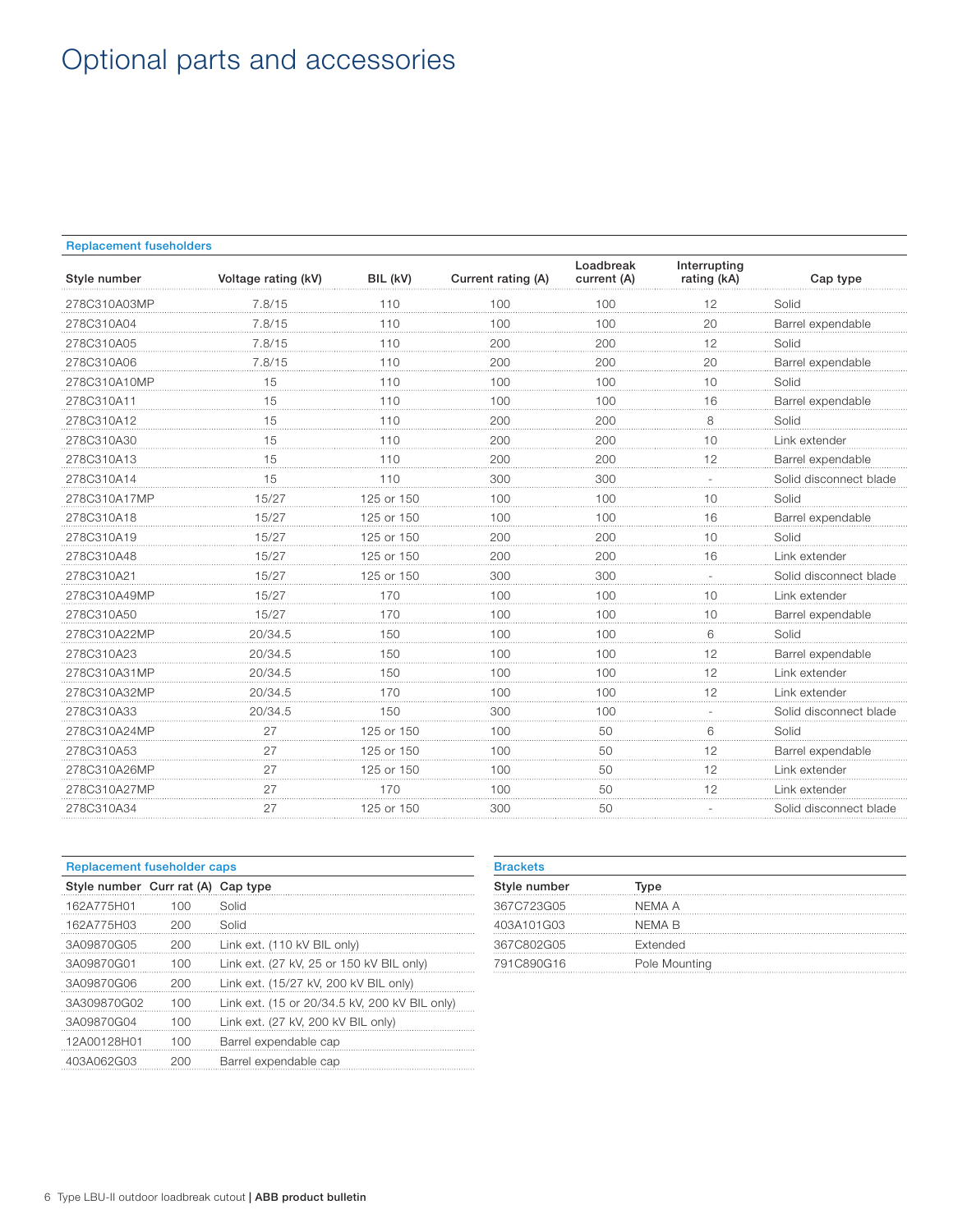# **Notes**